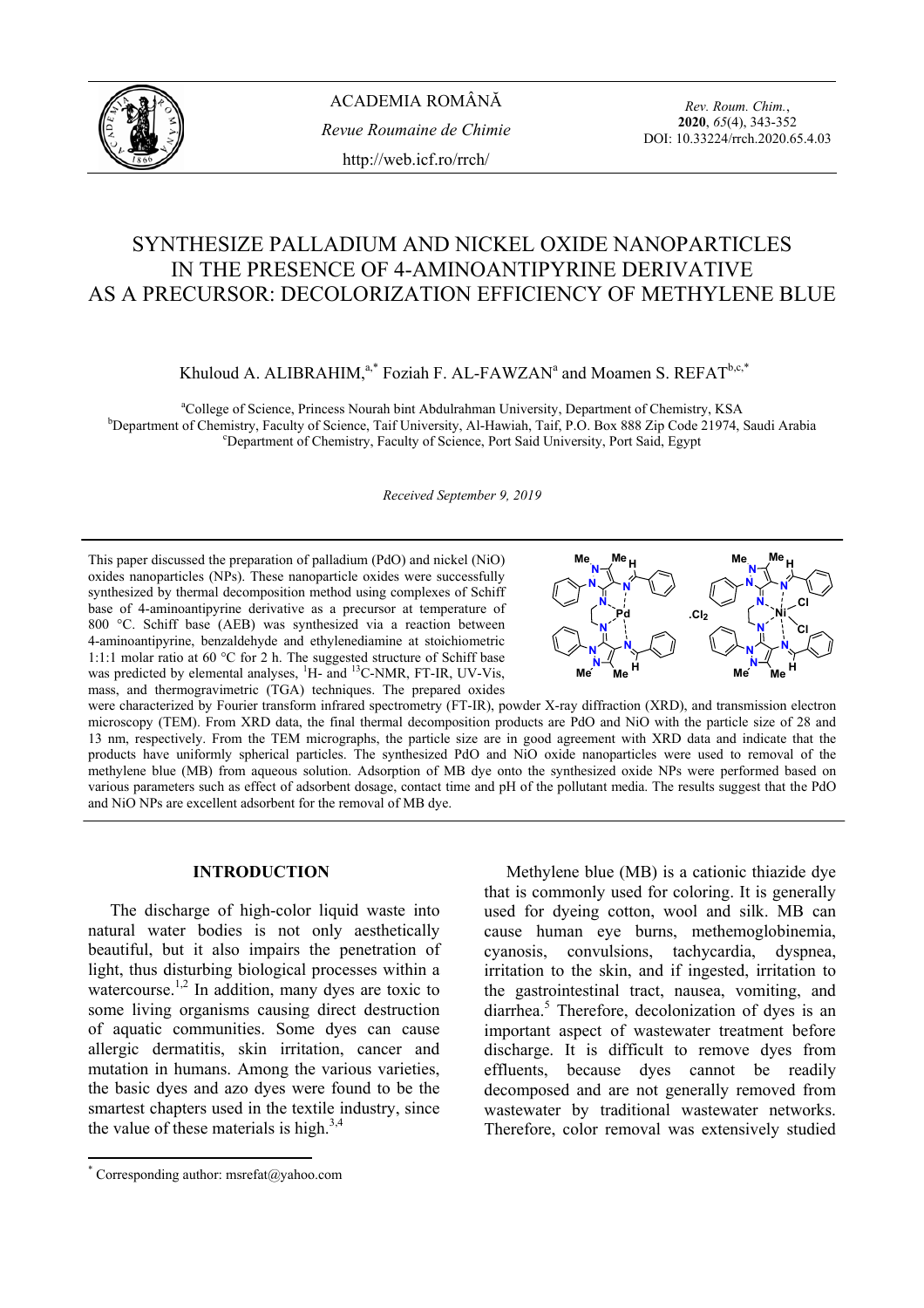with physicochemical methods such as coagulation and flotation, $6$  ozonization, $7$  membrane separation $8$ and adsorption<sup>9</sup> extensively employed due to its efficiency and economy.<sup>10,11</sup> Significant researches have been carried out on the absorption of dyes by sorbents such as activated carbon, silica, clay, natural and synthetic polymers, etc.<sup>12-16</sup> Metalbased NPs have attracted considerable scientific interest in nanotechnology, that noble metals have distinct catalytic, electronic, magnetic, optical and mechanical properties.<sup>17</sup>

The nickel oxide is one of the good adsorbent because of its chemical and magnetic properties.<sup>18</sup> NiO oxide solid powder with nanoparticle sizes were used in many industrial applications such as ceramic, producing films, alkaline batteries, magnetic materials, heterogeneous catalytic materials, electrochrom, etc. $19-21$  Nickel oxide as an effective catalyst has been used for oxidation of a wide range of organic compounds.22

The study of the potential properties and uses of noble NPs has emerged as very important and valuable to the potential benefits of a number of various applications. In this regard, palladium is a rare precious metal belonging to the platinum group. It is largely used as an active catalyst in catalytic converters, but it also finds application in the electronic, engineering, biomedical and jewelry sectors.<sup>17,23</sup> Palladium-NPs provide the opportunity to be more effective catalysts due to their high surface area to volume ratio and high surface energy. $2^2$ Palladium-NPs have priceless, mechanical and optical properties that may provide an opportunity to be used in a number of industrial applications. In this regard, Pd-NPs have been extensively tested for a wide range of chemical applications.<sup>2</sup>

The aim and the novelty of this article are summarized in the following items: (i) Using a simple and low cost organic materials, synthesis of PdO and NiO NPs oxides dependent on thermal decompositions of AEB Schiff base complexes at 800  $\degree$ C, (ii) study the possibility of PdO and NiO oxides NPs to removal of methylene blue dye, and (iii) define the effects of different factors such as contact time, pH and adsorbent dosage on the removal efficiency of MB onto PdO and NiO NPs.

#### **EXPERIMENTAL**

#### **1. Chemicals**

These mentioned pure grade (99%-99.5%) chemicals were received from Aldrich−Sigma chemical company and used without further purification: 4-aminoantipyrine, ethylenediamine, benzaldehyde, palladium(II) chloride, nickel(II) chloride, dimethyl sulfoxide, methanol, methylene blue.

#### **2. Synthesis of AEB Schiff base ligand**

The synthesis of pale yellow AEB Schiff base ligand (Fig. 1), which derives from the condensation reaction of 2 mmol of benzaldehyde with 2 mmol of 4-aminoantipyrine and 1 mmol of ethylenediamine in methanol at 60  $^{\circ}$ C for 2 h has been previously reported.<sup>26</sup> Yield = 63% and mp = 209 °C.

<sup>1</sup>H NMR (400 MHz, DMSO-*d*<sub>6</sub>): δ = 2.18 (*s*, 6H, 2CH3*(C3)*); 2.69 (*s*, 4H, 2CH2); 3.11 (s, 6H, 2NCH3); 7.35-7.83 (m, 20H, phenyl) and <sup>13</sup>C NMR (100 MHz, DMSO- $d_6$ ):  $\delta$  = 12.59, 34.83 (2CH<sub>3</sub>), 52.16 (CH<sub>2</sub>), 122.7, 123.3, 126.8, 127.2, 130.3, 132.2, 133.6, 133.8, 135.9, 146.4, 158., 162.5 (N-C, C=C, C=N). Mass spectrum, *m/z* (int. %, Scheme 1): 606  $(14.4)$  M<sup>+</sup>, 591  $(12.3)$ , 503  $(10.5)$ , 318  $(43.9)$ , 290  $(35.7)$ , 289 (25.4, 213 (24.5), 198 (22.7), 187 (48.9), 186 (28.8), 172 (30.2), 105 (15.3), 104 (11.2), 95 (54.4), 77 (100). Elemental analysis: Calc. (%): C, 75.22; H, 6.31; N, 18.47. Found (%): C, 75.09; H, 6.22; N, 18.41.



Fig. 1 – Chemical structure of AEB Schiff base ligand.

#### **3. Synthesis of Pd(II) and Ni(II) Schiff base complexes as a precursors**

General procedure: 2 mmol of AEB Schiff base ligand was mixed with 2 mmol of  $PdCl<sub>2</sub>$  and  $NiCl<sub>2</sub>$  in 50 mL of ethanol solvent. The reaction mixtures were refluxed for 3 h at  $\sim$ 70 °C. The solutions were filtered off and left to slowly evaporated, after 24 h, the colored microcrystalline precipitates were deposited, collected with filtration, washed with ethanol and few drops of diethyl ether then dried under vacuum. [Pd(AEB)]Cl<sub>2</sub> complex (I): MWt: 784.09 g/mol; Yield: 76%; brown color; electrolyte (94  $\Omega^{-1}$ cm<sup>2</sup> mol<sup>-1</sup>); Anal. Calcd.: C, 58.21; H, 4.88; N, 14.29; Cl, 9.04; Pd, 13.57. Found: C, 58.06; H, 4.79; N, 14.18; Cl, 8.95; Pd, 13.41%. [Ni(AEB)(Cl)2] complex (**II**)*:* MWt: 736.36 g/mol; Yield: 78%; greenish brown color; non-electrolyte (19  $\Omega^{-1}$ cm<sup>2</sup> mol<sup>-1</sup>); Anal. Calcd.: C, 61.98; H, 5.20; N, 15.22; Cl, 9.63; Ni, 7.97. Found: C, 61.88; H, 5.12; N, 15.05; Cl, 9.54; Ni, 7.91%. Figure 2 referred to structure of complexes.

#### **4. Synthesis of PdO and NiO NPs**

The resulting AEB Schiff base complexes were thermally decomposed by heating at 800 °C for 3 h. Both palladium(II) and nickel(II) Schiff complexes decomposed into metal oxide on heating as follows:

> $[Pd(AEB)]Cl_2 \rightarrow PdO + AEB + Cl_2$  $[Ni(AEB)(Cl)<sub>2</sub>] \rightarrow NiO + AEB + Cl<sub>2</sub>$

Infrared spectra, transmission electron microscope (TEM), and X-ray a diffractometer (XRD) were used to characterize the metal oxide adsorbent for its morphological information.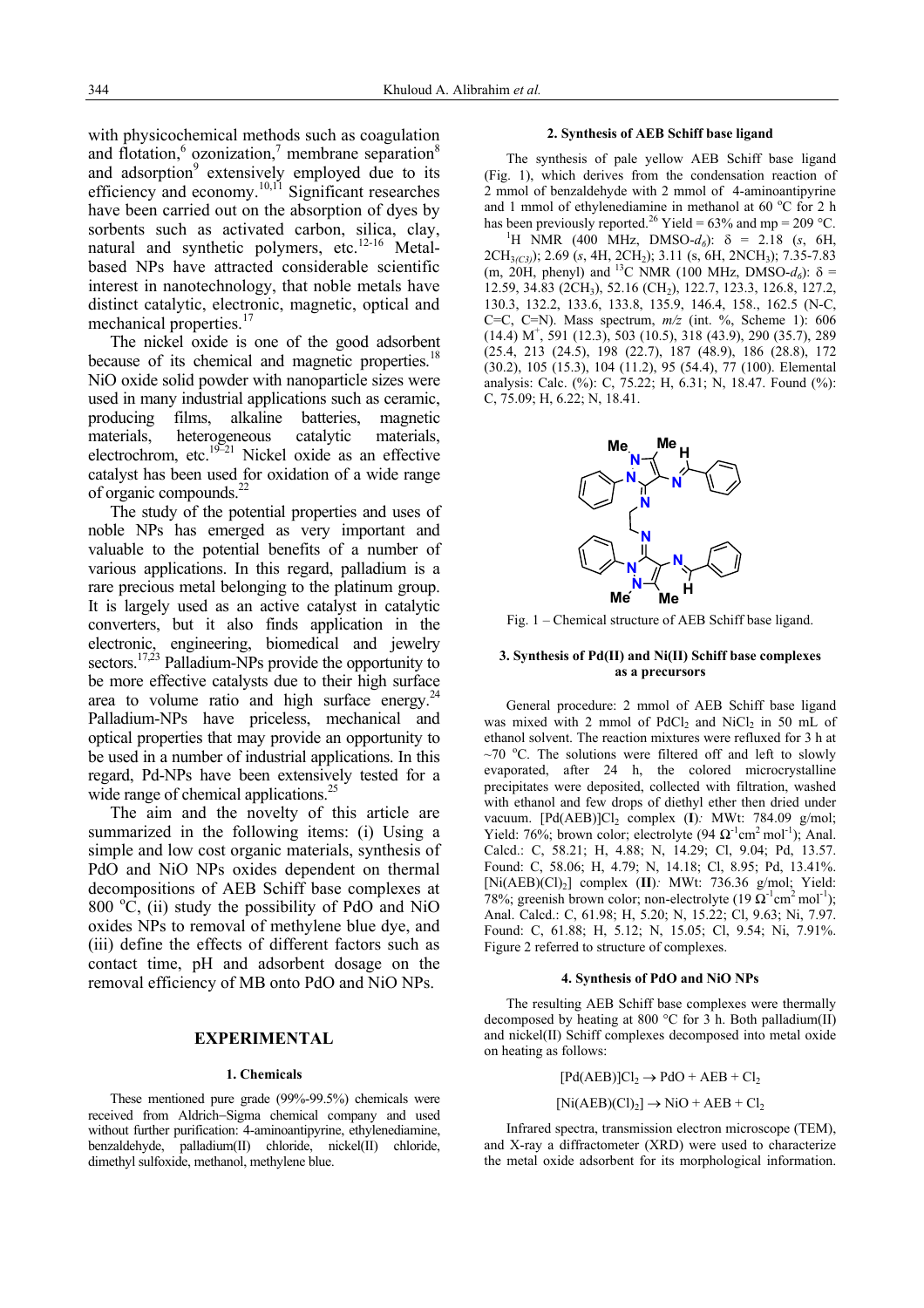

Scheme 1 – Mass fragmentation and molecular ion peaks of AEB Schiff base ligand.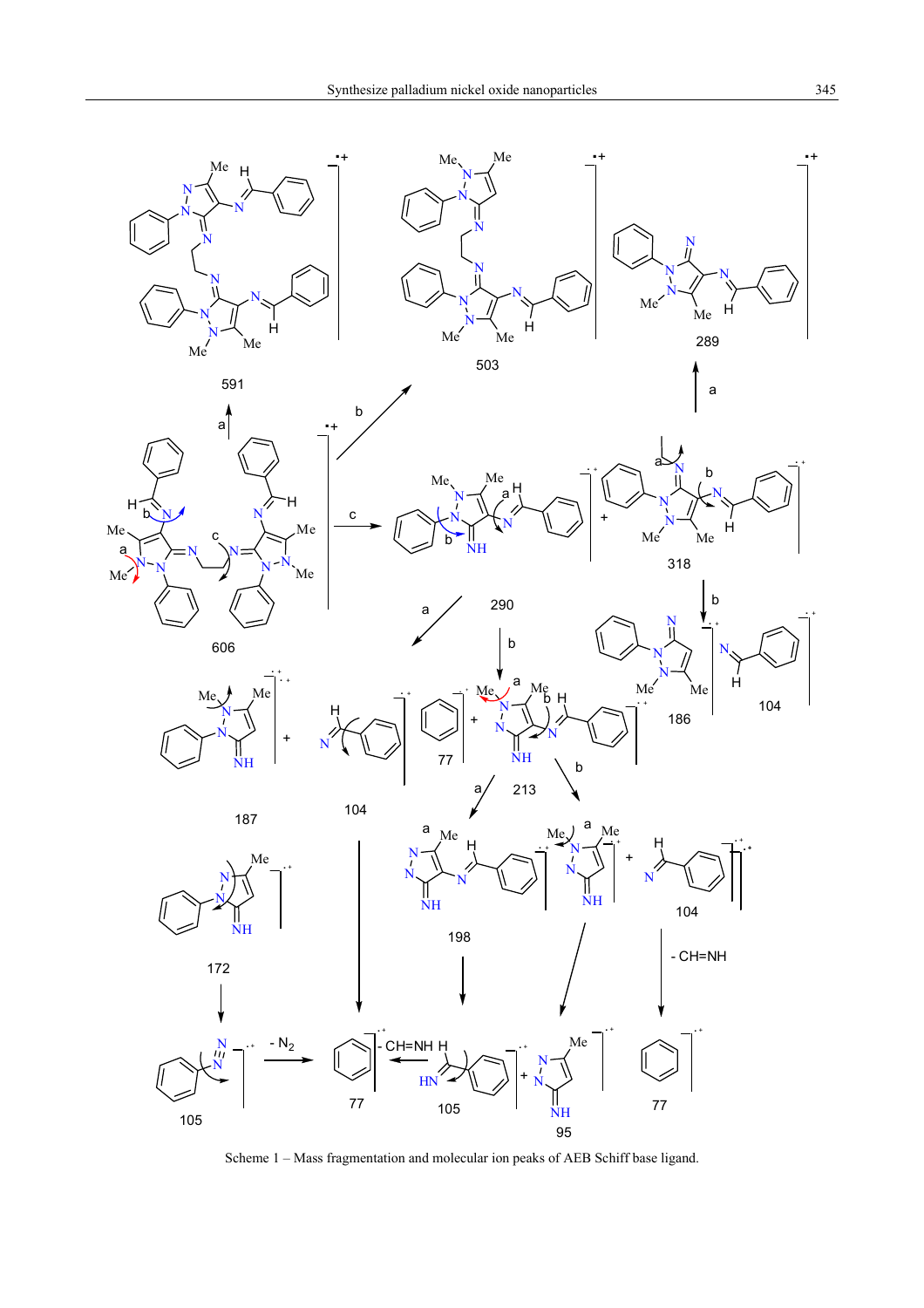

Fig.  $2 -$  Suggested structures of Pd(II) and Ni(II) AEB Schiff base complexes.

| <b>5. Analyses</b> |
|--------------------|
|--------------------|

| <b>Analyses</b>                             | Name of equipment          |  |  |
|---------------------------------------------|----------------------------|--|--|
| Microanalytical analysis                    | Perkin Elmer CHN 2400      |  |  |
| Molar conductance                           | Jenway 4010 conductivity   |  |  |
|                                             | meter                      |  |  |
| Electronic spectra                          | UV2-Unicam UV/Vis          |  |  |
| UV–Vis.                                     | Spectrophotometer          |  |  |
| Infrared spectra                            | <b>Bruker FT-IR</b>        |  |  |
|                                             | Spectrophotometer          |  |  |
| Thermal analysis                            | Shimadzu thermogravimetric |  |  |
|                                             | analyzer                   |  |  |
| <sup>1</sup> H, <sup>13</sup> C-NMR spectra | Bruker 600 MHz             |  |  |
|                                             | spectrometer               |  |  |
| X-ray diffraction (XRD)                     | X Pert Philips X-ray       |  |  |
|                                             | diffractometer             |  |  |
| Transmission electron                       | JEOL 100s microscopy       |  |  |
| microscopy                                  |                            |  |  |
| Magnetic susceptibility                     | Gouy magnetic balance      |  |  |
| Mass spectra                                | <b>AEI MS 30 Mass</b>      |  |  |
|                                             | Spectrometer               |  |  |

#### **6. Decolorization efficiency**

The decolorization studies of methylene blue (MB) dye were performed dependent on the batch adsorption method. The adsorption experiments were carried out at the range of pH 5-10 using standard solution from HCl and NaOH, the dosages of oxides (PdO and NiO) were from 50 mg to 300 mg and the contact time at 20, 40, 60, 80, 100 and 120 minutes. Adsorption experiments were carried out with a mechanical stirring and the absorbance measurements were performed using spectrophotometer at the maximum wavelength of 662 nm. The decolorization rate of the MB dye was determined as expressed in Eq. (1):

Dye decolorization, 
$$
\% = (A_0 - A_t)/A_0 \times 100
$$
 Eq. (1)

where  $A_t$  is the absorbance at requested time and  $A_0$  is the initial absorbance of each solution.

# **RESULTS AND DISCUSSION**

# **1. Characterization of Pd(II) and Ni(II) Schiff base precursors complexes**

#### *1.1. Preface*

The preparation of the palladium(II) and nickel(II) Schiff base complexes can be designed by the general equation as follows:

$$
MCl_2 + AEB \rightarrow M(AEB)(Cl)_2 (M = Pd^{2+} \text{ or } Ni^{2+})
$$

 The AEB Schiff base complexes have a solid brown to greenish brown colored powder. All these complexes are soluble in DMSO and DMF with gently heating, but insoluble in most organic solvents e.g. alcohols, cyclohexan, chloroform, CCl4, benzene and acetone. The elemental analysis results (see section 2-3) deduced that the stoichiometry is 1:1 (metal ions: Schiff base ligand) with formula  $M(AEB)(Cl)<sub>2</sub>$ . The molar conductivity data (94  $\Omega^{-1}$ cm<sup>2</sup> mol<sup>-1</sup>) of the palladium(II) complex is in the range of expected for 1:1 electrolyte,<sup>27</sup> but the nickel(II) complex is conduct as a non- electrolyte behavior.<sup>27</sup> Thus, the speculated formula of both palladium and nickel complexes can be designed as  $[Pd(AEB)]Cl<sub>2</sub>$  and  $[Ni(AEB)(Cl)<sub>2</sub>]$ , respectively.

# *1.2. FTIR study*

The distinguish infrared spectral data of the AEB Schiff base ligand and its palladium and nickel(II) complexes are given in Table 1. Figure (3) referred to the FTIR spectra of the free AEB ligand and the prepared complexes. In case of the free AEB Schiff base ligand, the FTIR bands presence at  $1649$  and  $1561$  cm<sup>-1</sup> are due to the  $\delta(NH_2)$  and  $\nu(C=N)$  stretching vibrations of amino and azomethine groups, respectively. These values are shifted to lower frequencies after complexation.<sup>28</sup> These vibration bands  $\delta(NH_2)$  and  $v(C=N)$  in the region of 1605-1596 cm<sup>-1</sup> and 1542-1533  $cm<sup>-1</sup>$  have been changed in comparison with the free ligand after copmlexation that assigned to the coordinated of nitrogen atoms of both amino and azomethine groups with metal ions. The new weak-to-medium bands in the region of 500-  $400$  cm<sup>-1</sup> were observed in the spectra of metal complexes, which didn't present in the spectra of free ligand due to the stretching vibration of  $v(M-N)^{28}$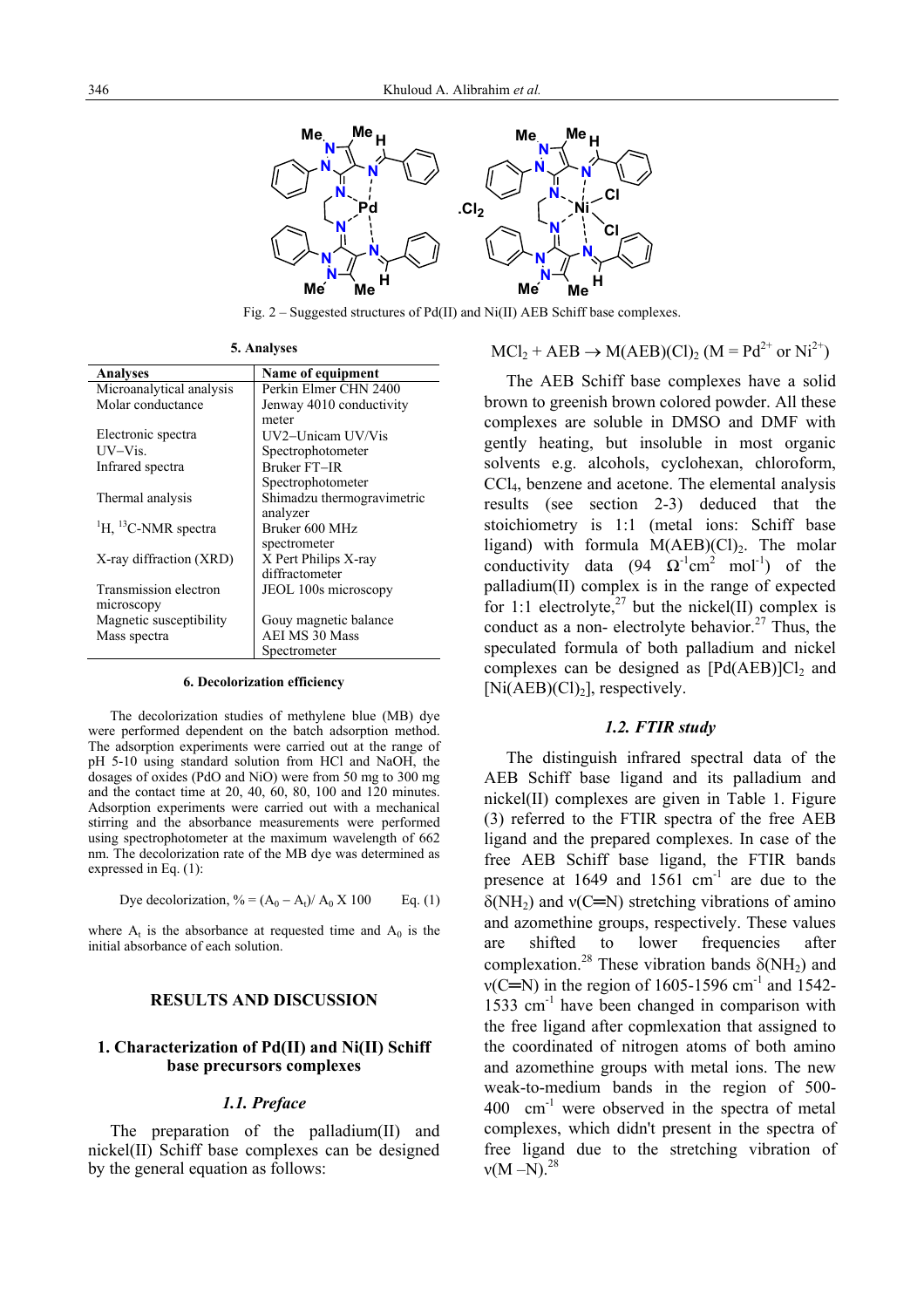

Fig. 3 – Infrared spectra of A: AEB Schiff base ligand, B: nickel(II) and C: palladium(II) complexes.

*Table 1*

FT−IR assignments of free AEB Schiff base ligand and its Ni(II) and Pd(II) complexes

| <b>Compounds</b> | Assignments $(cm-1)$      |                |          |          |  |
|------------------|---------------------------|----------------|----------|----------|--|
|                  | $v(NH)$ ; NH <sub>2</sub> | $\delta(NH_2)$ | $v(C=N)$ | $v(M-N)$ |  |
| AEB ligand       | 3322                      | 1649           | 1561     |          |  |
| $Pd(II)$ complex | 3154                      | 1596           | 1533     | 473      |  |
| $Ni(II)$ complex | 3140                      | 506            | 1542     | 472      |  |

## *1.3. Electronic and magnetic study*

The electronic spectrum of synthesized AEB Schiff base ligand shows two band maxima at 26595 and 34130 cm<sup>-1</sup> due to n→π<sup>\*</sup> and  $\pi \rightarrow \pi^*$ transitions, respectively.<sup>29</sup> In case of palladium and nickel(II) complexes, both of n $\rightarrow \pi^*$  and  $\pi \rightarrow \pi^*$ bands are found to be blue shifted compared to that of AEB ligand. The electronic spectrum of a diamagnetic palladium(II) complex has three absorption bands at 26316 cm<sup>-1</sup>, 31446 cm<sup>-1</sup> and 18868 cm<sup>-1</sup> which assigned to  ${}^{1}A_{1g} \rightarrow {}^{1}A_{2g}$ ,<br><sup>1</sup>A<sub>1</sub> lP and L M representively <sup>30</sup> which is  $A_{1g} \rightarrow {}^{1}B_{1g}$  and  $L \rightarrow M_{CT}$ , respectively,<sup>30</sup> which is characteristic of square planar electronic configuration. The magnetic moment of Ni(II) complex is 5.37 B.M and the spectrum of this complex displayed three bands at  $25252 \text{ cm}^{-1}$ , 14706  $cm^{-1}$  and 13477  $cm^{-1}$  which may have assigned to  ${}^{3}A_{2g}(F) \rightarrow {}^{3}T_{1g}(F)$ ,  ${}^{3}T_{1g}(P) \rightarrow {}^{3}A_{2g}$  and  $L \rightarrow M_{CT}$ , respectively, therefore an octahedral configuration suggested.<sup>29</sup>

# *1.4. 1 H, 13C*−*NMR spectral study*

From the  ${}^{1}H$ ,  ${}^{13}C$ –NMR spectral data, the chelating of the palladium metal ions with the AEB Schiff base ligand let to change in the electronic environment of the total complex which resulted in a downfield shift in each of proton and carbon NMR, where, the two methyl groups in  $\mathrm{^{1}HNMR}$  shifted from  $\delta = 2.18$  and 2.69 to 2.13 and 2.76 ppm while the protons of  $2NCH_3$  shifted from 3.11 to 3.42 ppm where the electronic density over the nitrogen atom decreases due to the complexation. In case of  $^{13}$ CNMR spectra, it is showed an upfield shift from 12.59 to 9.87 ppm regarding the two methyl groups, while the  $CH<sub>2</sub>$ showed a downfield shift from 34.83 to 40.12 ppm.

#### *1.5. Thermal analysis study*

The thermogravimetric and differential thermogravimetric curves of palladium complex,  $[Pd(AEB)]Cl<sub>2</sub>$  are displayed in Fig. 4a. These curves referred to the decomposition of palladium(II) complex in only one stage within the temperature range of  $25^{\circ}$ C-800 $^{\circ}$ C at DTG<sub>max</sub> peak equal 275°C, and a mass loss of 84%, which can be attributed to the decomposition of AEB ligand and the chlorine molecules. The thermal degradation process is completed at 300°C and the PdO is a residual solid product. The nickel(II) complex,  $[Ni(AEB)(Cl)<sub>2</sub>]$  decomposes in two steps (Fig. 4b) with a weight loss of 90% at a temperature range of 25-800°C due to the removal of the AEB ligand and chlorine molecules. The DTG<sub>max</sub> peak due to these two stages are observed at 240 and 450°C. The residue of  $10\%$  at 800 °C is nickel(II) oxide (calcd. 10.14%).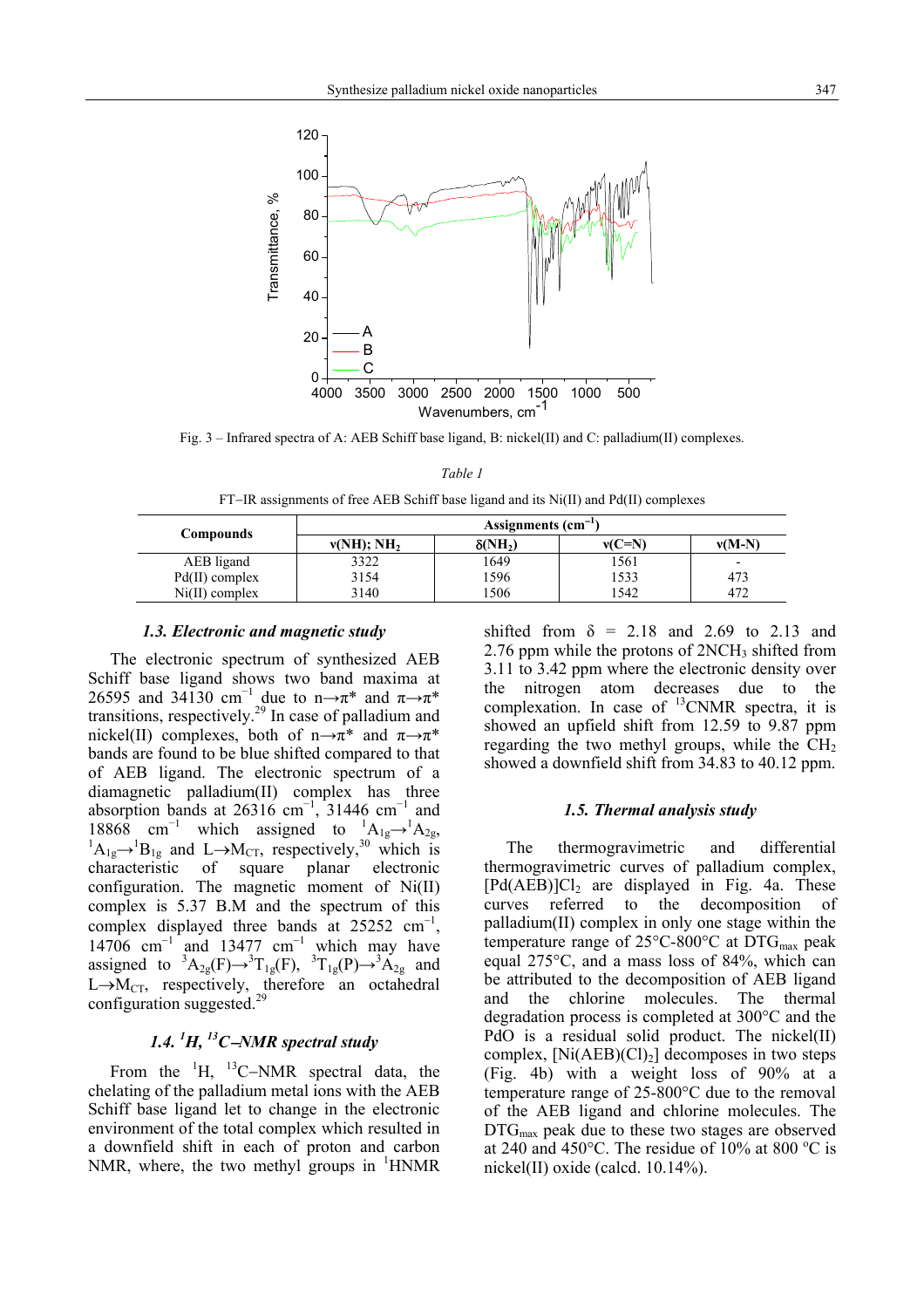

Fig.  $4 - TGA$  thermograms of A: Pd(II) and B: Ni(II) Schiff base complexes.



Fig. 5 – FT−IR spectra of (A): PdO and (B): NiO NPs oxide calcinated at 800 ºC.

# **2. Characterizations of synthesized PdO and NiO NPs**

# *2.1. FTIR study*

Figure 5A display the FTIR spectrum of the synthesized palladium(II) oxide NPs after calcinations of palladium(II) Schiff base complex,  $[Pd(AEB)]Cl<sub>2</sub>$  at 800 °C. The weak-to-weak bands exhibited at 1601 and 1213  $cm^{-1}$  are assigned to stretching and deformation of hydrated water adsorbed on the surface of metal oxide, while the two new bands at 660 and 595  $cm^{-1}$  are assigned to Pd–O stretching vibrations.<sup>31</sup> The other band occurs at 1370  $cm^{-1}$  is assigned to the stretching vibration motion of peroxo groups. $32$  After calcinations of nickel(II) Schiff base complex at 800 °C for 3h, the green powder from nickel oxide (NiO) was formed. The FTIR spectrum (Fig. 5B) has included three stretching vibration bands at 3319, 1658 and 1062  $cm^{-1}$  due to the presence of hydrated water molecules on the surface of nickel oxide, while the fourth vibration band located at 465  $cm^{-1}$  is assigned to Ni–O stretching vibration of NiO oxide structure.<sup>33</sup>

# *2.2. XRD and TEM studies*

X−ray powder diffraction of the prepared PdO and its crystal planes are shown in Fig. 6a. This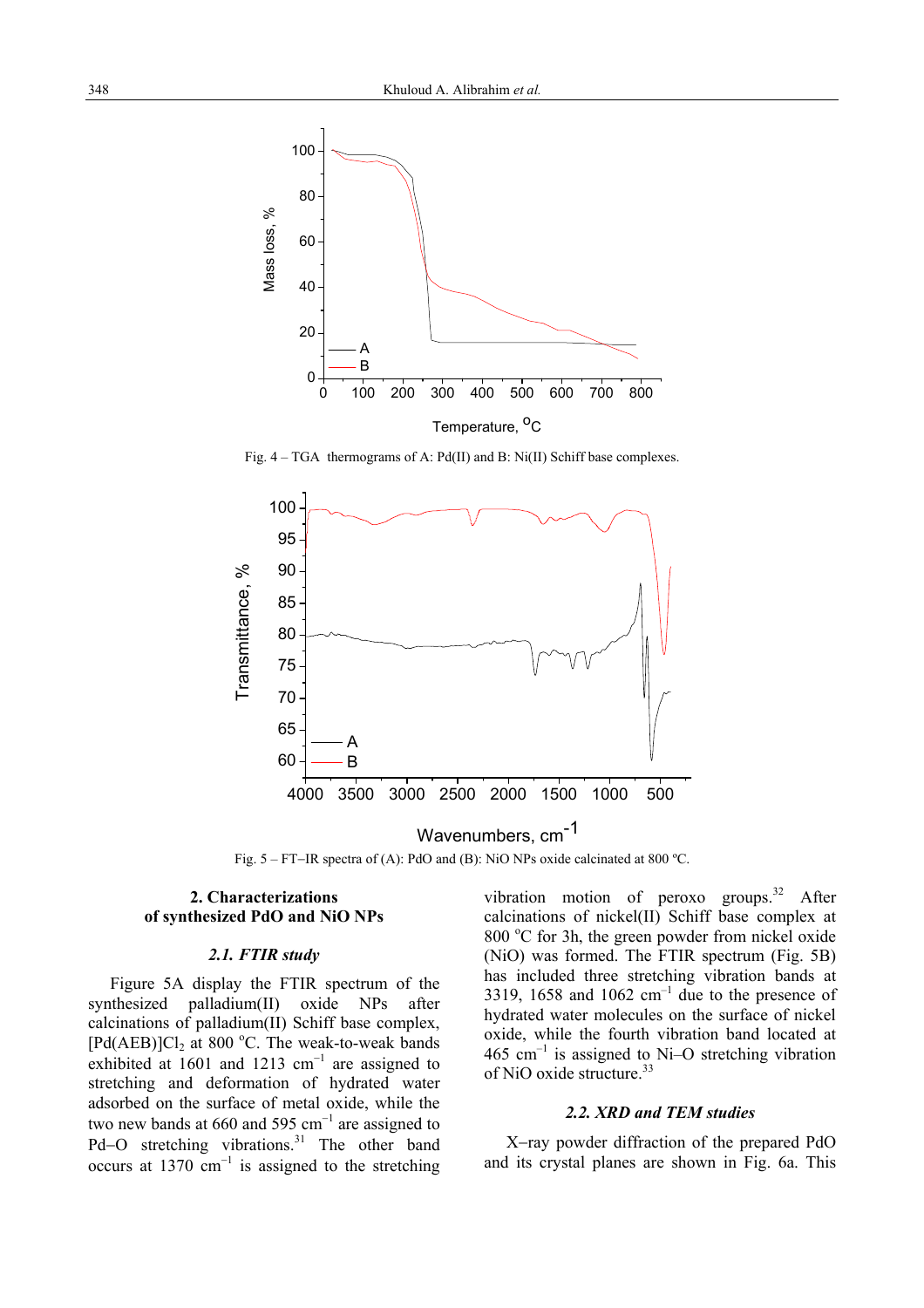data agreement with standard PdO (JCPDS card No. 03-065-5261) and the average size of the PdO NPs (28 nm) was calculated using the Debye-Scherrer equation. $34,35$  TEM image of the PdO (Fig. 6b) is refer to the presence of PdO NPs in spherical shapes with agglomeration. The particle size calculated by TEM micrograph (28-40 nm) is

agreement with XRD. The XRD diffraction pattern of the NiO NPs is presence in Fig. 7a, it confirms the formation of cubic NiO (JCPDS card No. 78-  $0643$ .<sup>36</sup> TEM micrograph of NiO oxide is clearly refer that the NiO has an average size between 13 nm (Fig. 7b).



Fig.  $6 - (a)$ : XRD spectrum and (b): TEM micrograph of the PdO NPs oxide calcinated at 800 °C.



Fig. 7 – (a): XRD spectrum and (b): TEM micrograph of the NiO NPs oxide calcinated at 800 ºC.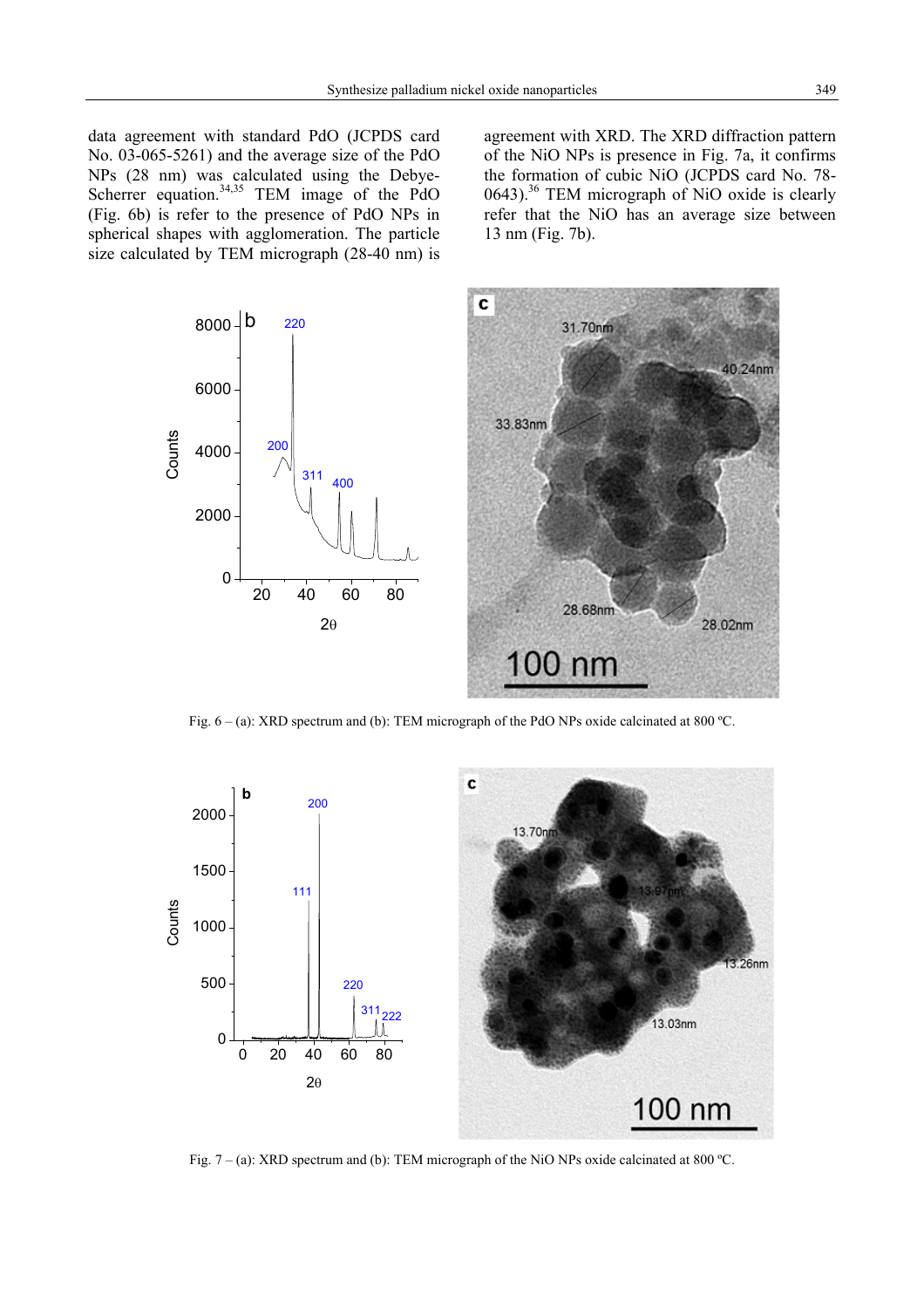

Fig. 8 – Influence of dosage from PdO and NiO oxide NPs on the removal of MB dye at variable mass (mg).



Fig. 9 – Influence of pH medium on the removal of MB dye at variable values using PdO and NiO oxides NPs.



Fig. 10 – Influence of contact time on the removal of MB dye at variable time (min) for the PdO and NiO oxides NPs.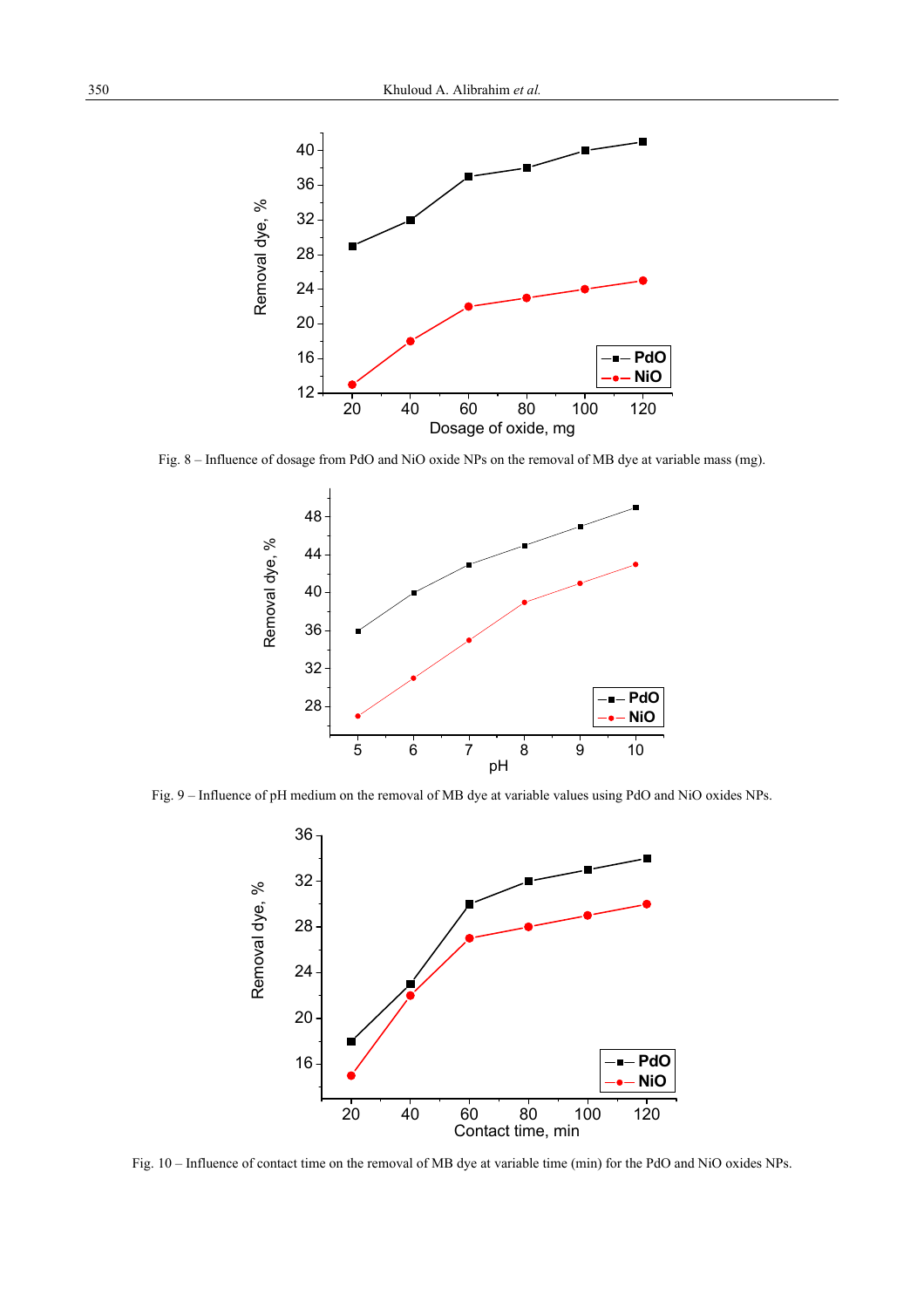# **3. Decolorization efficiency studies**

Figure 8 refers to the effect of PdO and NiO oxide dosages to acts as adsorbent for methylene blue (MB) dye. The resulted data showed that an increase in the dose of adsorbents could increase adsorption capacity. As the adsorption dose increased, the surface area was available for adsorption due to the increase in the active site on the surface of adsorbent and thus facilitate penetration of oxide NPs to make adsorption. The optimal performance dosage from synthetic oxides (PdO & NiO) to adsorb MB dye at a fixed of 60 mg/L. The adsorption process referred that the pH medium of the MB solutions has an expressive effect on the adsorption capacity of the adsorbent (metal oxides). The adsorption experiments in basic medium ( $pH = 10$ ) is the highest efficiency, that when the pH of the solution is in acidic media  $(pH = 5)$ , the efficient of the adsorbed dye on the surface of adsorbent is decreased. $37$  This phenomenon appears clearly in the case of PdO rather than NiO (Fig. 9). The effect of contact time on the removal dye color also increased with increasing the contact time as shown in Fig. 10. The optimal contact time is at 60 min then after that the decolorization efficient was steady stable. In this optimum condition, the adsorption efficiency of the removal dye was 34% and 30% in case of PdO and NiO adsorbents, respectively, so that extra time doesn't affect in the removal of coloring dye. The present study showed that PdO and NiO nanoparticles were an effective adsorbents for the removal of MB from aqueous solution. The outcome data deduced that the adsorption efficiency of MB on synthetic adsorbent (PdO & NiO) increased with alkaline pH, increased with increasing dose of adsorbents and contact time.38

#### **CONCLUSIONS**

In this study PdO and NiO nanoparticles were prepared using 4-aminoantipyrine, benzaldehyde and ethylenediamine as starting material by sol gel method followed by calcinations at 800°C. The solid product was characterized by X-ray diffraction (XRD), scanning electron microscopy (SEM), transmission electron microscopy (TEM) and Fourier transform infrared (FTIR) techniques. The particle size of the NPs estimated by XRD was in good agreement with the particle size obtained by TEM analysis (13-28 nm). It was also found that the prepared PdO & NiO show good activity for

catalytic degradation of dye organic pollutants such as methylene blue (MB) with removal efficiency of 34% and 30% in case of PdO and NiO adsorbents, respectively.

*Acknowledgements.* This research was funded by the Deanship of Scientific Research at "Princess Nourah bint Abdulrahman University", through the Research Funding Program (Grant No. # 39/260).

## **REFERENCES**

- 1. M. A. G. U. de Selen Souza, L. C. Antonio Peruzzo and A. U. de Souza, *Appl. Math. Model*, **2008**, *32*, 1711–1718.
- 2. M.-H. Baek, C. O. Ijagbemi, S.-J. O and D.-S. Kim, *J. Hazard. Mater*., **2010**, *176*, 820–828.
- 3. R. Ahmad and R. Kumar, *J. Environ. Manag*., **2010**, *91*, 1032–1038.
- 4. B. D. Santos, F. J. Cervantes and J. B. Vanlier, *Bioresour. Technol*., **2007**, *98*, 2369-2385.
- 5. S. Senthilkumaar, P. R. Varadarajan, K. Porkodi and C. V. Subbhuraam, *J. Colloid Interface Sci*., **2005**, *284*, 78-82.
- 6. K. Shakir, A. F. Elkafrawy, H. F. Ghoneimy, S. G. E. Beheir and M. Refaat, *Water Research*, **2010**, *44*, 1449- 1461.
- 7. P. K. Malik and S. K. Saha, *Separ. Sci. Tech*., **2003**, *31*, 241-250.
- 8. G. Ciardelli, L. Corsi and M. Marucci, *Resour. Conserv. Recy*., **2000**, *31*, 189-197.
- 9. I. DeoMall, V. C. Srivastava, N. K. Agarwal and I. M. Mishra, *Chemosphere*, **2005**, *61*, 492-501.
- 10. A. Spagni, S. Grilli, S. Casu and D. Mattioli, *Int. Biodeter. Biodegr*., **2010**, *64*, 676-681.
- 11. A. Gürses, Ç. DoXar, M. Yalçin, M. Açikyildiz, R. Bayrak and S. Karaca, *J. Hazard. Mater*., **2006**, *131*, 217-228.
- 12. E. K. Shirazi, J. W. Metzger, K. Fischer and A. H. Hassani, *Chemosphere*, **2019**, *234*, 618-629.
- 13. L. Y. Li, X. Gong and O. Abida, *Waste Management*, **2019**, *87*, 375-386.
- 14. D. S. W. Palagama, A. M. Devasurendra, D. Baliu-Rodriguez, J. R. Kirchhoff and D. Isailovic, *Sci. Total Environ*., **2019**, *666*, 1292-1300.
- 15. S. Gamoudi and E. Srasra, *J. Mol. Struct*., **2019**, *1193*, 522-531.
- 16. S. Razani and A. D. Tehrani, *Int. J. Biol. Macromol*., **2019**, *133*, 892-901.
- 17. V. Leso and I. Iavicoli, *Int. J. Mol. Sci*., **2018**, *19*, 503.
- 18. A. Jafari, S. P. Jahromi, K. Boustani, B. T. Goh and N. M. Huang, *J. Mag. & Mag. Mater*., **2019**, *469*, 383-390.
- 19. J. Du, S. Cao, A. I. Munoz and S. Mischler, *Wear*, **2019**, *1496*, 426-427.
- 20. R. Sankannavar, K. C. Sandeep, S. Kamath, A. K. Suresh and A. Sarkar, *Electrochim. Acta*, **2019**, *318*, 809-819.
- 21. K. Kruanak and C. Jarusutthirak, *J. Environ. Chem. Eng*., **2019**, *7*, 102825.
- 22. Y. Zhang, L. Du, X. Liu and Y. Ding, *Appl. Surf. Sci.*, **2019**, *481*, 138-143.
- 23. I. Iavicoli, B. Bocca, S. Caroli, S. Caimi, A. Alimonti, G. Carelli and L. Fontana, *J. Occup. Environ. Med*., **2008**, *50*, 1158-1166.
- 24. R. Narayanan and M. A. El-Sayed, *J. Phys. Chem*. *B,* **2005**, *109*, 12663-12676.